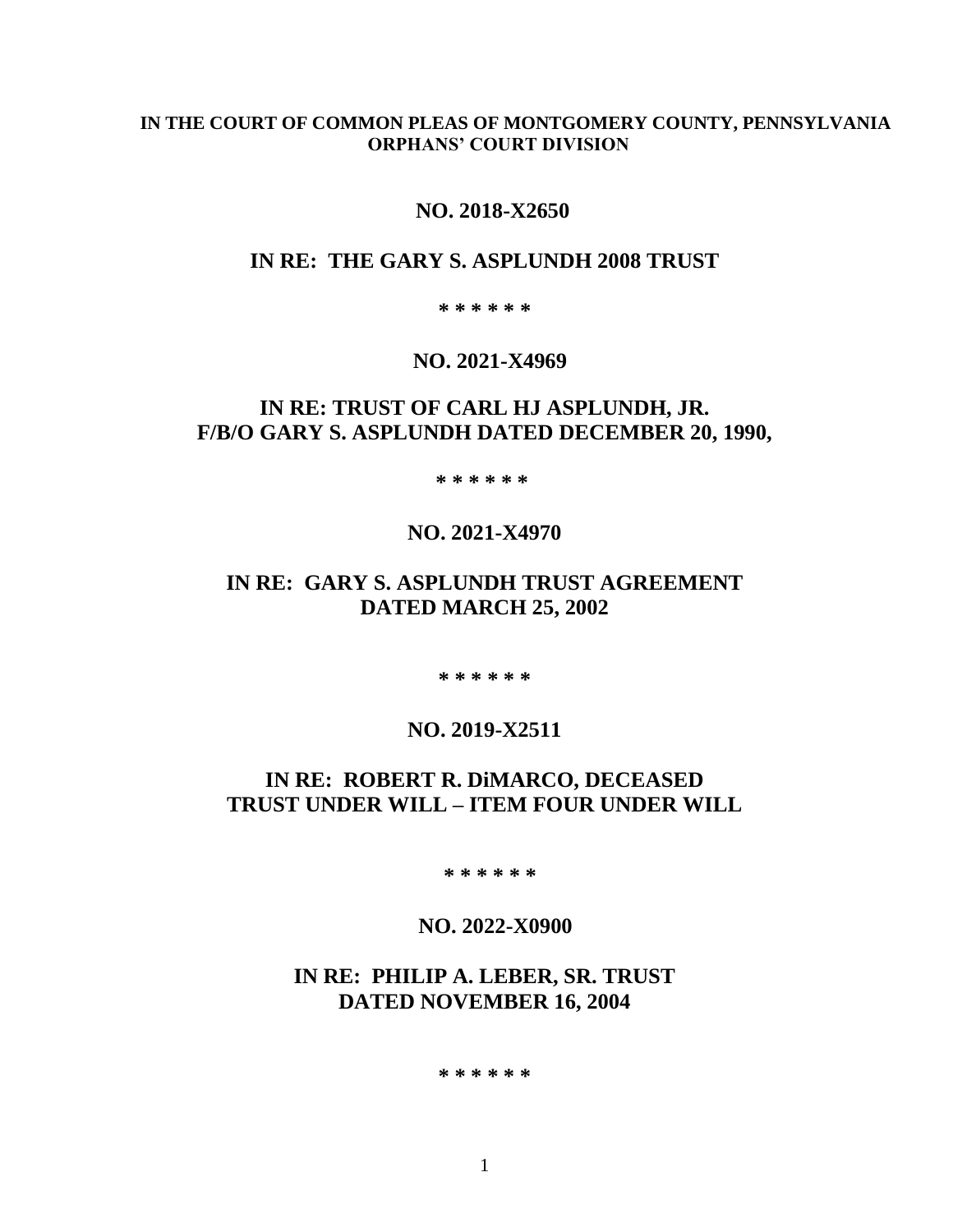### **NO. 2021-X4179**

# **IN RE: MARY JO McNAMARA, PRINCIPAL KATHLEEN TENZINGER, AGENT**

**\* \* \* \* \* \***

### **NO. 2021-X4179**

# **IN RE: MARY JO McNAMARA, PRINCIPAL JOSEPH D. McNAMARA, AGENT**

**\* \* \* \* \* \***

### **NO. 2021-X4373**

# **IN RE: LORNE A. MUNROE, SETTLOR DEED OF TRUST DATED AUGUST 9, 2012, AS AMENDED**

**\* \* \* \* \* \***

**NO. 2018-X2933**

## **IN RE: ESTATE OF WALTER R. OLIVANT, DECEASED**

**\* \* \* \* \* \***

#### **NO. 2014-X3698**

### **IN RE: SASSAMANSVILLE FIRE COMPANY NO. 1, NON-PROFIT CORPORATION**

**\* \* \* \* \* \***

### **NO. 2021-X4529**

# **IN RE: DOMINIC P. TOSCANI, PRINCIPAL**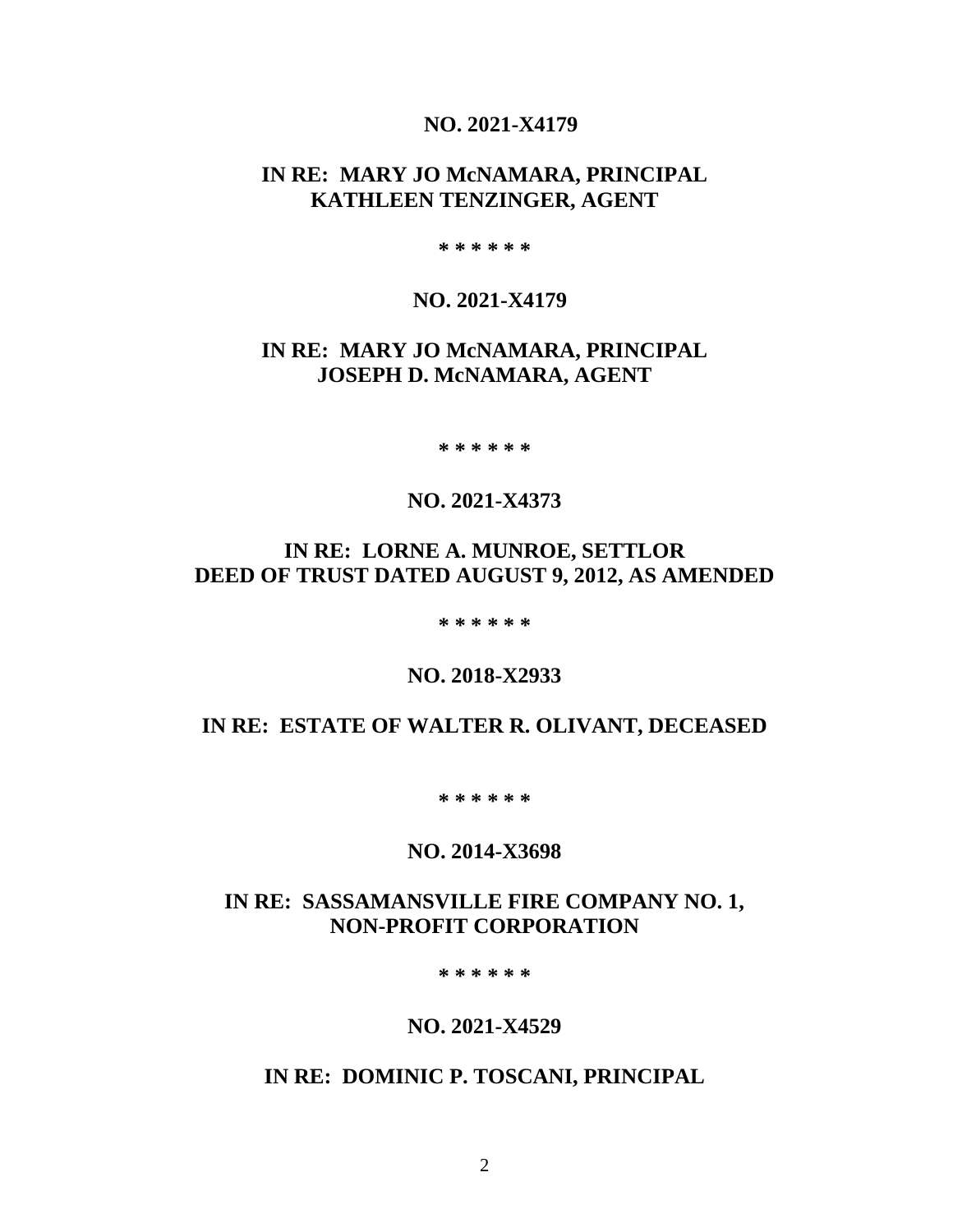#### **\* \* \* \* \* \***

#### **NO. 2018-X2397**

# **IN RE: STANTON L. TRIESTER, DECEASED TRUST UNDER WILL**

**\* \* \* \* \* \***

#### **NO. 1970-X0725**

# **IN RE: JOHN J. TROSTER, DECEASED TRUST UNDER WILL F/B/O MARTIN J. TROSTER**

#### **\* \* \* \* \* \***

### **NO. 2021-X3366**

### **IN RE: WEINER FAMILY IRREVOCABLE INSURANCE TRUST DATED OCTOBER 27, 1986**

#### **\* \* \* \* \* \***

#### **NO. 2020-X2408**

#### **IN RE: BONNIE ANN WENDEL, DECEASED**

# **ORDER –AUDIT LIST OF ACCOUNTS TO BE HEARD IN VIRTUAL COURTROOM APRIL 4, 2022 AT 10:00 A.M.**

**AND NOW**, this 8th day of March, 2022, it is hereby **ORDERED** and **DECREED** that all accounts filed before the Orphans' Court Division shall be called for audit in a Virtual Court Hearing, in accordance with the Montgomery County Court of Common Pleas Virtual Court Hearing Protocol. With respect to the Audit List for April 4, 2022, the Court hereby **ORDERS** as follows: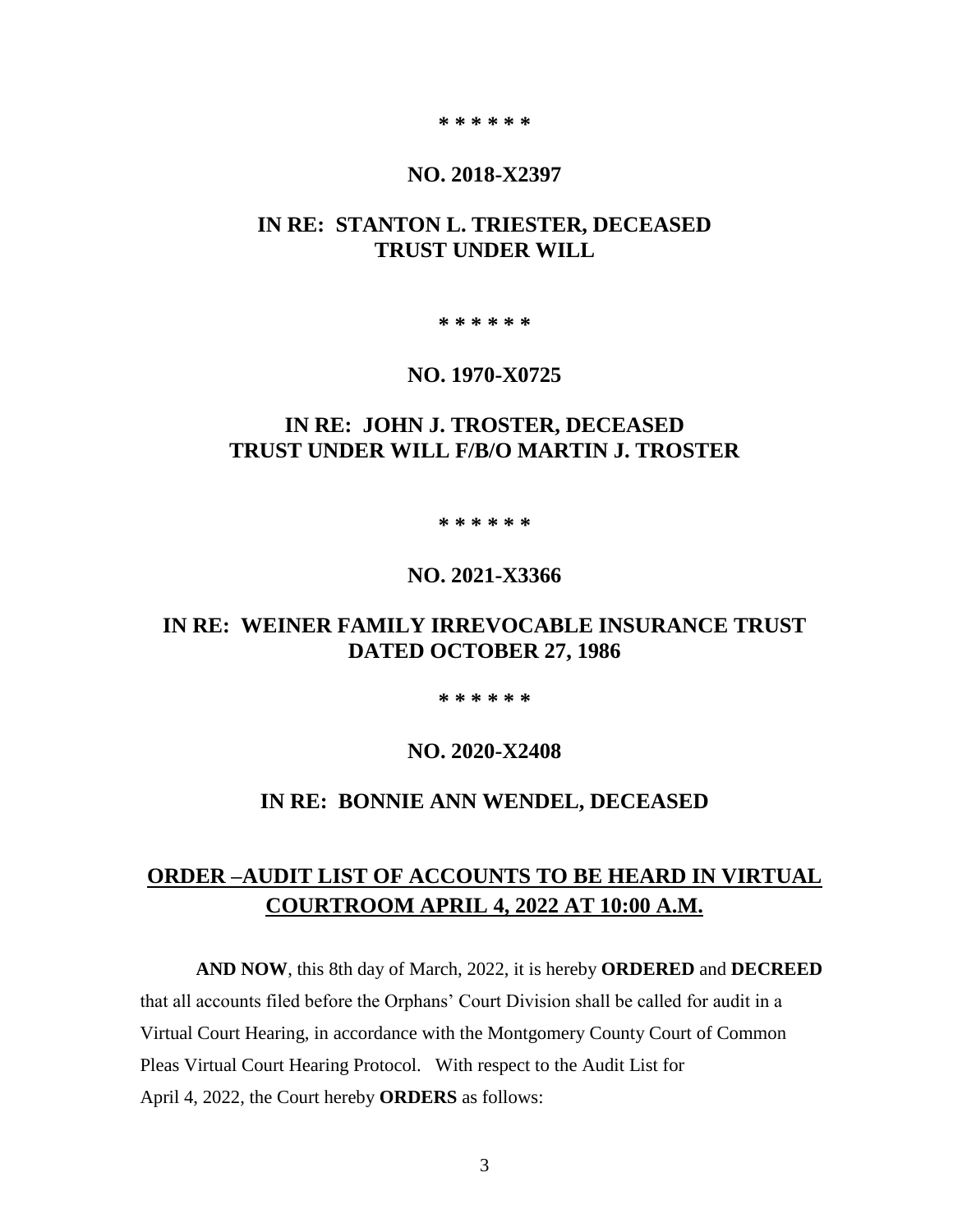- (1) Accounts filed prior to March 2, 2022, and not previously called for audit or relisted by Order of the Court, shall be called for Audit in a Virtual Court Hearing **Monday, April 4, 2022, at 10:00 a.m. See Zoom invitation below in Paragraph (7).**
- (2) To minimize the need for in-person contact with the Clerk of the Orphans' Court personnel and Court Staff, all counsel and parties are encouraged to file Accounts, Objections, Certificates of Service, and all other legal papers electronically with the Clerk to the fullest extent possible.
- (3) Notice of the filing of an Account shall be provided to all interested parties and:
	- a. Shall comply with **Orphans' Court Rule 2.5, and Mont. O.C. Local Rule 2.5A;**
	- b. Shall be provided at least 20 days prior to April 4, 2022;
	- c. Shall provide the mailing address and web address for e-filing with the Clerk of the Orphans' Court.

<https://courtsapp.montcopa.org/ROWEfiling/Home.aspx>

- d. Shall state that any Objections to any Account must be in writing, as required by **Orphans' Court Rule 2.7**, and must be filed with the Clerk of the Orphans' Court of Montgomery County before 9:15 a.m. on Monday, April 4, 2022, and that a copy of any Objections filed must also be served by first-class mail to Counsel for the Accountant (or to the Accountant, if unrepresented), and to each interested party and claimant who received notice pursuant to Rule 2.5, to the extent known.
- e. Shall also specify that the Court will hold a **Virtual Audit Date Monday, April 4, 2022, at 10:00 a.m.** and the Court shall schedule a hearing on any objections at a later date, and may issue a Case Management Order or Order for a Status Conference, following the Audit Date.
- (4) A separate notice shall be sent to provide all counsel and all interested parties with the following access information to join the Virtual Audit date by the Zoom invitation contained in paragraph (7), below.